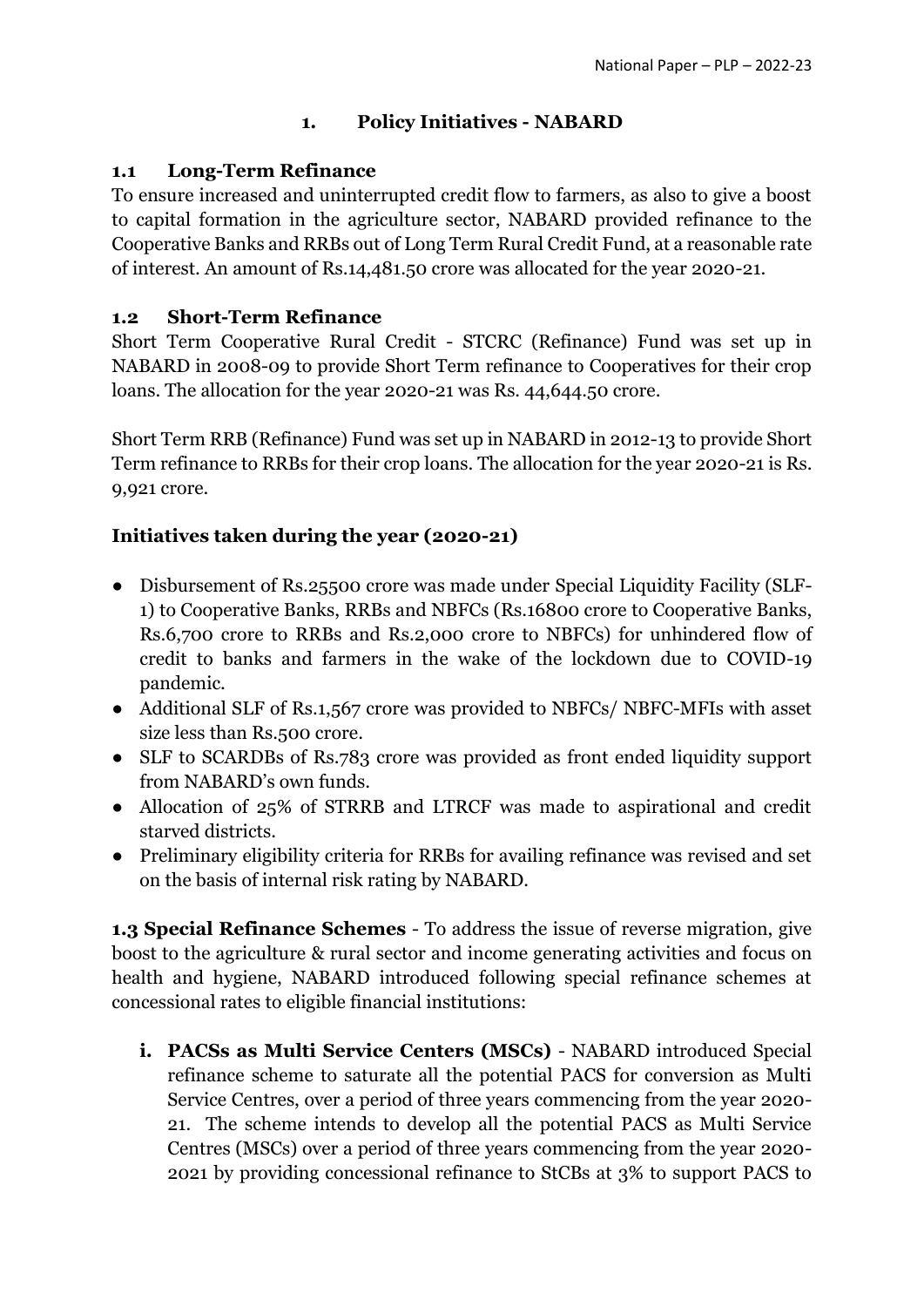create quality infrastructure (capital assets) and increase their business portfolio in tune with needs of members. Under this line of credit, NABARD has envisaged transformation of 35,000 PACS in three years commencing with the transformation of 5,000 PACS in FY21. During 2020-21, 3055 PACS were given in-principle sanction by NABARD with estimated Project cost of Rs.1,760.82 crore and estimated loan of Rs.1,568 crore.

- **ii. Scheme for beneficiaries of Watershed and Wadi project areas** The objectives of the scheme are to promote sustainable economic activities, livelihood and employment opportunities for the beneficiaries in NABARD supported watershed and wadi project areas by encouraging banks to lend at concessional rate to these beneficiaries to address the issue of rural migration and to give boost to the agriculture and rural sector in the post COVID era. Refinance is available to all the eligible banks/FIs at 3% for maximum period of 5 years. The ultimate lending rate to be charged by banks/FIs under the scheme is revised as 06 months MCLR+1% or EBLR+2.5%, whichever is lower. NABARD has earmarked refinance amount of Rs.5,000 crore during 2020-21 to 2022-23. During FY 2020-21, refinance of Rs.126.80 crore has been disbursed under this product.
- **iii.Scheme for promoting Micro Food Processing Activities**  The objective of the scheme is to encourage banks to lend micro-food processing activities and create sustainable livelihood and employment opportunities for rural youth as well as reverse migrants due to COVID-19 pandemic in the rural areas. The scheme also envisages modernization and enhancing the competitiveness of the existing individual micro enterprises and ensure their transition to formal sector in rural areas. The refinance scheme will give fillip to the recently launched "PM Scheme for Formalisation of Micro Food Processing Enterprises (PM FME)" under Aatmanirbhar Bharat Abhiyan by MoFPI, GoI. Concessional refinance at 4% is available to eligible financial institutions viz., commercial banks, SFBs, StCBs, RRBs and NABARD Subsidiaries.
- **iv. Special refinance scheme on Water, Sanitation and Hygiene (WASH)** - A Model Refinance Scheme on WASH activities has been prepared keeping in view the need to protect human health during infectious disease outbreaks, especially in the times of on-going COVID-19 pandemic. WASH has been conceptualized by NABARD to enable banks to provide credit to entrepreneurs for building social infrastructure relating to drinking water facilities, sanitation facilities including construction/ refurbishment of household toilets and health care facilities.
- **v.** Extension of interest subvention benefits for extended period from March 2020 to 31 August 2020 and from March 2021 to June 2021
- **vi.** COVID-19 deferment of loan instalments for client borrowers of NABARD.

#### **vii. KCC Saturation Drive to cover PM Kisan Samman Scheme beneficiaries who do not possess Kisan Credit Cards** - Department of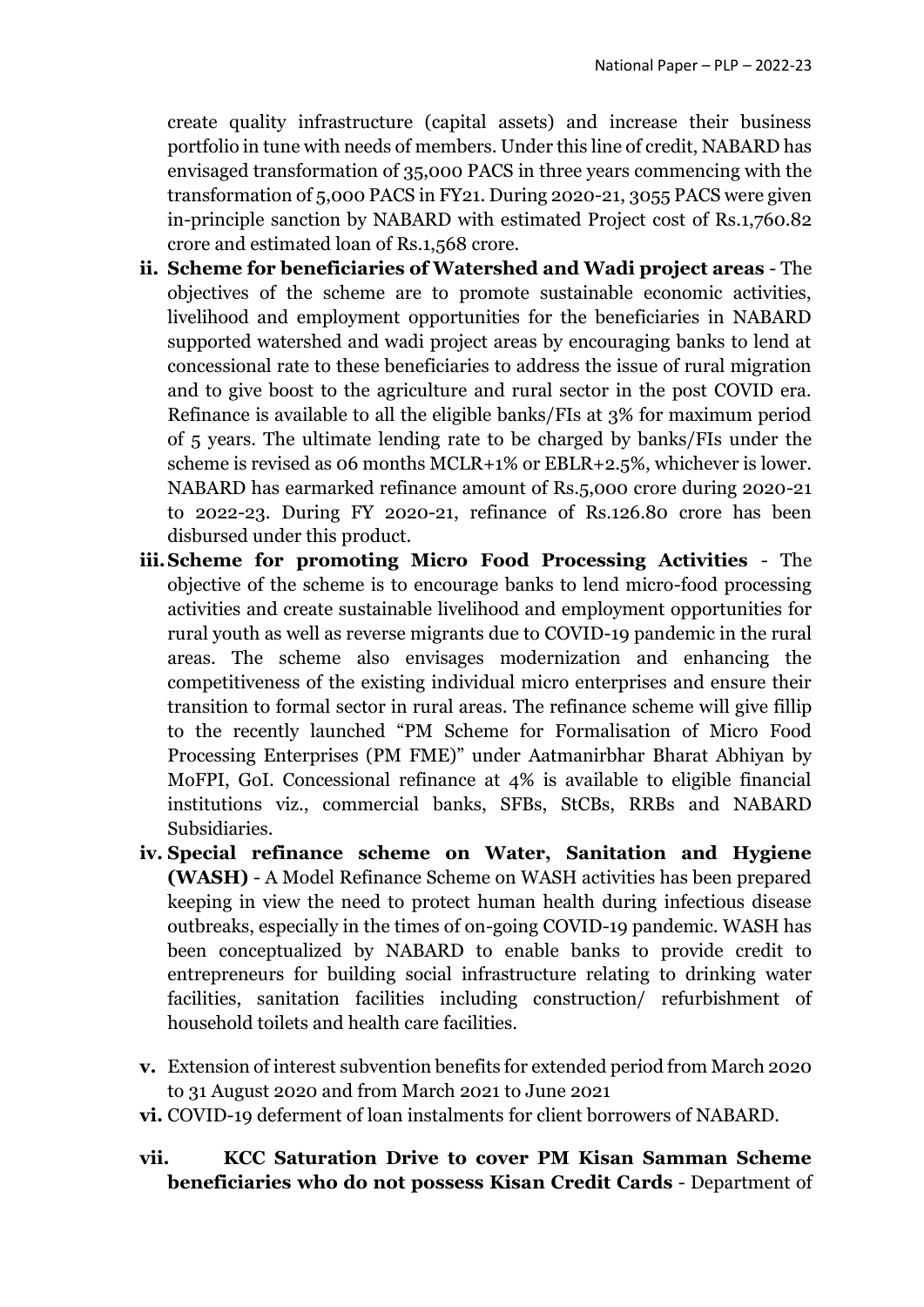Agriculture, Cooperation and Farmers' Welfare, Ministry of Agriculture and Farmers' Welfare, Govt. of India, has launched a campaign from 08.02.2020 to cover all PM Kisan Samman Scheme beneficiaries under Kisan Credit Cards. Adequate publicity and awareness campaigns were conducted to ensure maximum coverage. Phase-II of KCC Saturation- As a part of the Atmanirbhar Bharat Package, the Government has announced to cover 2.5 crore farmers under the Kisan Credit Card (KCC) scheme with a credit boost of Rs.2 lakh crore through a special saturation drive. Department of Animal Husbandry and Dairying, Govt. of India also decided to simultaneously launch a special drive to provide KCC to 1.5 crore dairy farmers belonging to milk unions and milk producing companies and 1 crore fish farmers. As a result of concerted and sustained efforts by Cooperative Banks and RRBs in this direction of providing access to concessional credit to the farmers, the progress during the year is as under:

|             | <b>Phase</b> |    | No.   | <b>of</b> |        | KCCs   Limits sanctioned (Rs. |  |
|-------------|--------------|----|-------|-----------|--------|-------------------------------|--|
|             |              |    | (Lakh |           | Crore) |                               |  |
|             |              |    |       | 12.58     |        | 8,499.86                      |  |
|             | (As          | on |       | 58.56     |        | 47,685.68                     |  |
| 31.05.2021) |              |    |       |           |        |                               |  |

- **viii. Government Sponsored Programmes with Bank Credit** The Administrative approval conveying the continuation of the followings subsidy schemes for 2020-21 (**till 30 June 2021)** has been received from the GoI:
- Agri Clinics and Agri Business Centers Scheme (ACABC).
- National Livestock Mission for Entrepreneurship Development & Employment Generation (EDEG), component of National Livestock Mission, Poultry Venture Capital Fund (PVCF), Integrated Development of Small Ruminants and Rabbit (IDSRR), Pig Development (PD), Salvaging and Rearing of Male Buffalo Calves (SRMBC), Effective Animal Waste Management, Construction of Storage Facility for Feed and Fodder.
- **Revised AMI sub scheme of ISAM**  Communication from GoI regarding continuation of the scheme during 2021-22 is awaited.

# **1.4 Rural Infrastructure Development Fund (RIDF)**

The major policy changes and initiatives during 2020-21 were as under:

- 1. The corpus under RIDF was increased from Rs. 30,000 crore to Rs. 40,000 crore, as announced in Union Budget 2021-22.
- 2. Total sanctions of Rs. 34,830 crore and disbursements of Rs. 29,193 crore were made during the year to various State/UT Governments.
- 3. Normative Allocation parameters for state-wise sanctions, under RIDF, were fine-tuned to include rural poverty and per capita priority sector credit flow.
- 4. The phasing of projects sanctioned under RIDF XX and XXI was extended up to 30 September 2021 and reimbursement of expenditure was allowed upto 31 December 2021.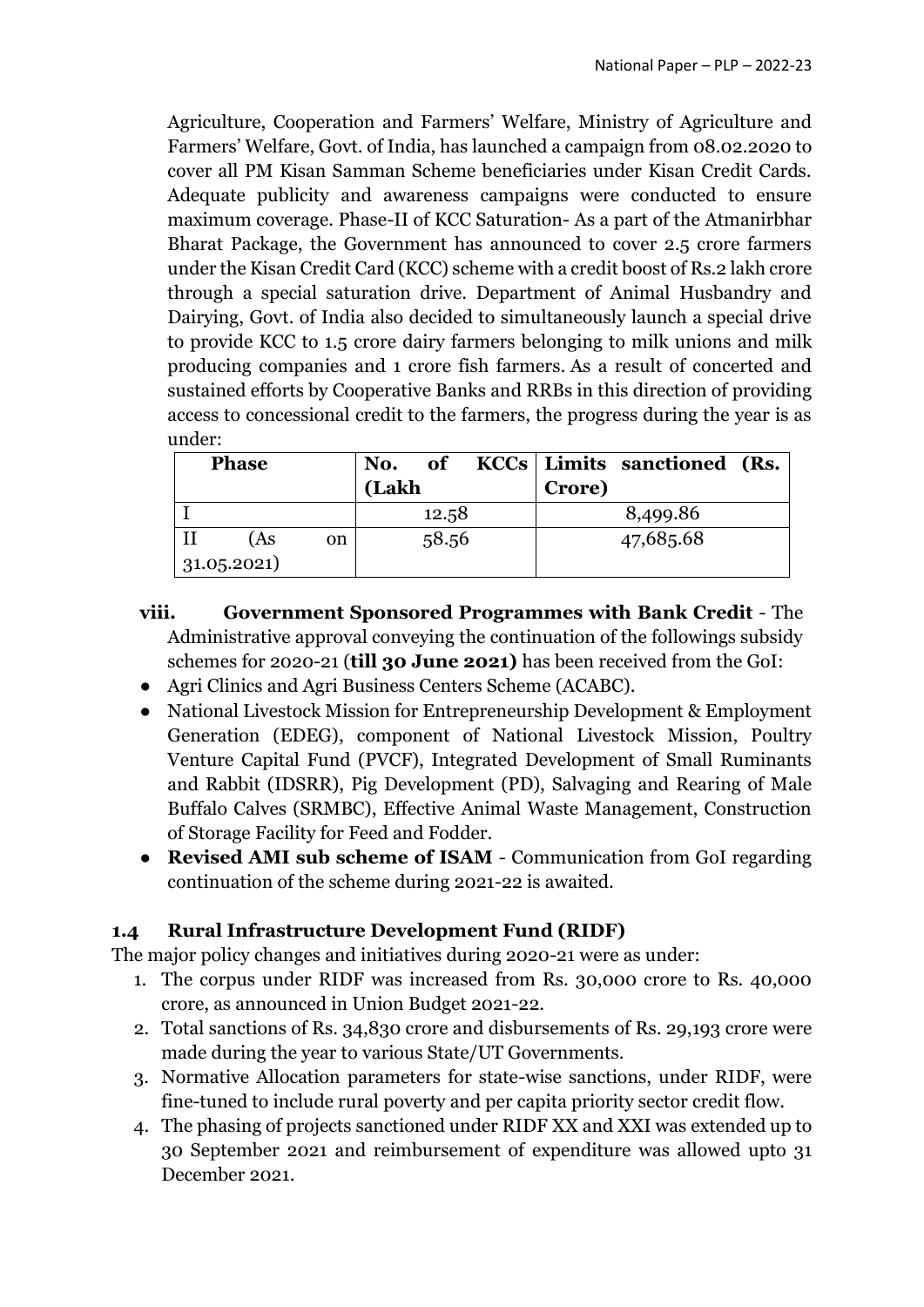- 5. To ensure better quality control and supervision through specialised agencies, the expenses on account of Quality Control/PMC/Supervisory Charges/Third Party Monitoring are considered under RIDF upto a maximum of 2% of eligible project cost, wherever an external agency is engaged by the State Government.
- 6. A dedicated Web-portal and Mobile App for digitization of RIDF operations and real time monitoring of projects was launched.
- 7. A corporate film on completion of 25 years of RIDF was launched during the year.

# 8. **Important Funds:**

#### **A. Micro Irrigation Fund (MIF)**

- MIF with a corpus of Rs.5000 crore was operationalized in NABARD in 2019- 20 with the Ministry of Agriculture and Farmers Welfare (MoA&FW), GoI being the Nodal Ministry. The fund was fully utilised and the GoI announced additional allocation of Rs.5,000 crore in the Union Budget for 2021-22.
- MIF facilitated State Govts'. efforts in mobilizing additional resources and incentivizing its adoption beyond provisions of Pradhan Mantri Krishi Sinchayee Yojana - Per Drop More Crop.
- During 2020-21, loan amount of Rs.1128.60 crore was sanctioned and Rs.1827.47 crore was released. As on 31 March 2021, the cumulative loan sanctioned and released under MIF was Rs. 3970.17 crore and Rs.1827.47 crore, respectively.

# **B. Long Term Irrigation Fund (LTIF)**

 LTIF was operationalized in NABARD in 2016-17 for fast tracking completion of 99 identified Medium and Major Irrigation projects. Under LTIF, NABARD provides loan towards Central Share as well as State Share. During 2020-21, loan amount of Rs.2461.84 crore was sanctioned and Rs.7761.20 crore was released. As on 31 March 2021, the cumulative loan sanctioned and released stood at Rs.84326.60 crore and Rs.52479.71 crore, respectively.

#### **C. Pradhan Mantri Aawas Yojna - Grameen (PMAY-G)**

- PMAY-G aims at providing a pucca house, with basic amenities, to all households / households living in kutcha and dilapidated house, by 2022. Under the scheme, NABARD has extended loan towards part funding of Central Share.
- Under PMAY-G, 2.95 crore houses (1 crore in Phase-I and 1.95 crore in Phase-II) are targeted to be constructed from 2016-17 to 2021-22.
- During 2020-21, loan amount of Rs. 20,000.00 crore was sanctioned and Rs.19999.80 crore was released towards part funding of Central share under PMAY-G. As on 31 March 2021, the cumulative loan sanctioned and released under PMAY-G stood at Rs.61,975.00 crore and Rs.48,819.03 crore, respectively.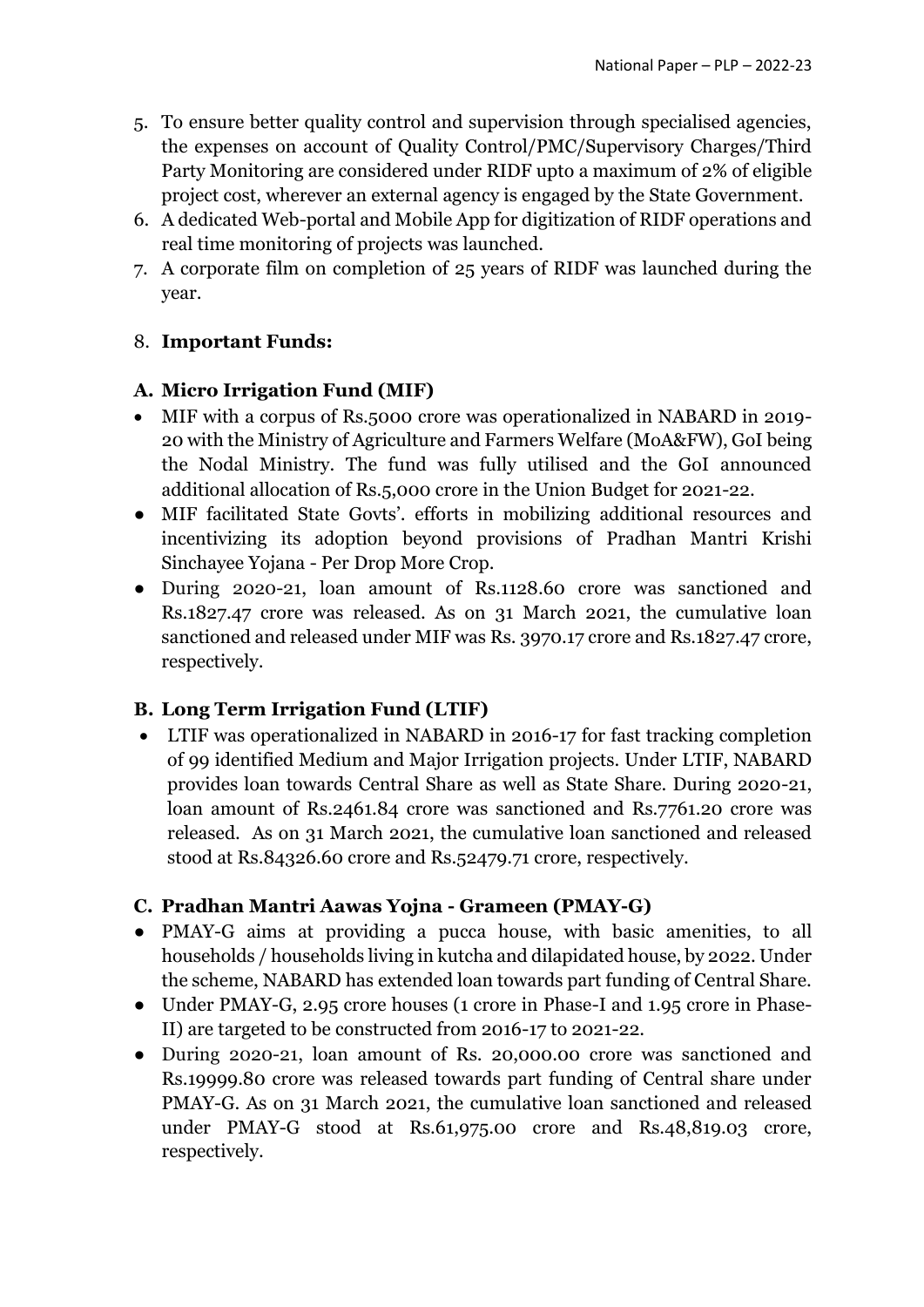### **D. Swachh Bharat Mission-Gramin (SBM-G)**

- SBM-G was launched by Govt. of India on 2<sup>nd</sup> October 2014 with the goal to achieve universal sanitation coverage in rural areas. Under the scheme, NABARD extended loan during 2018-19 to 2019-20 towards part funding of Central Share.
- The cumulative sanction and disbursement as on 31 March 2020 under SBM-G stood at Rs. 15,000 crore and Rs. 12,298.20 crore, respectively.
- During 2018-19 and 2019-20, total 3.29 crore household toilets (2.23 crore in 2018-19 and 1.06 crore during 2019-20) were constructed *(Source –MoJS, GoI).*

### **E. Rural Infrastructure Assistance to State Governments (RIAS)**

NABARD launched a new product "Rural Infrastructure Assistance to State Governments (RIAS)", with an initial corpus of Rs. 15000 crore. Under RIAS, NABARD will provide financial assistance to State Governments in Eastern Region, for creating infrastructure that supports rural livelihoods, hinging on 5-J approach – Jan (Human being), Jal (Water), Jameen (Land), Janwar (Livestock) & Jungle (Forest).

### **1.5 Initiatives on micro Finance**

- **Revision of grant support to JLGPIs:** To incentivise promotion of JLGs, the grant assistance to JLGPIs was enhanced from Rs.2,000/- to Rs.4,000/- per JLG.
- **MEDP/LEDP:** To strengthen NABARD's efforts at skilling SHG members, the grant assistance was enhanced for MEDPs to Rs. 1.00 lakh and for LEDPs to Rs. 8.80 lakh (Farm Sector) and to Rs. 7.15 lakh (Off Farm Sector).
- For 2020-21, the number of MEDPs has tripled and LEDPs doubled from previous year to augment supply for skills required for rural employment.
- **NABFINS as JLGPI:** NABFINS was sanctioned a pilot project as a JLGPI in five States of Assam, Chhattisgarh, Madhya Pradesh, Maharashtra and Jharkhand for a period of three years.
- **MY PAD MY RIGHT:** NABFOUNDATION, through LEDP channel, was sanctioned the Project 'My Pad My Right' for Rs.1.99 crore for sanitary pad making machine for producing/marketing the pads to provide livelihood opportunities to SHGs and improve menstrual hygiene of rural women. During 2020-21, an amount of Rs.1.59 crore has been utilized and machines have been installed in 33 districts.
- **EShakti:** As on 31 March 2021, the project was being implemented in 281 districts. The data pertaining to 12.33 lakh SHGs (140.91 lakh members in 1.67 lakh villages was on-boarded to EShakti portal). From 2021-22, the project will be implemented in 130 districts of 16 States/UTs for a focused approach to reduce the credit gap. EShakti portal was used for sending 40 lakh health advisory SMS to SHG members and during the pandemic, the SHGs were also engaged for making face masks, hand sanitizers, PPE kits, etc. for earning additional income.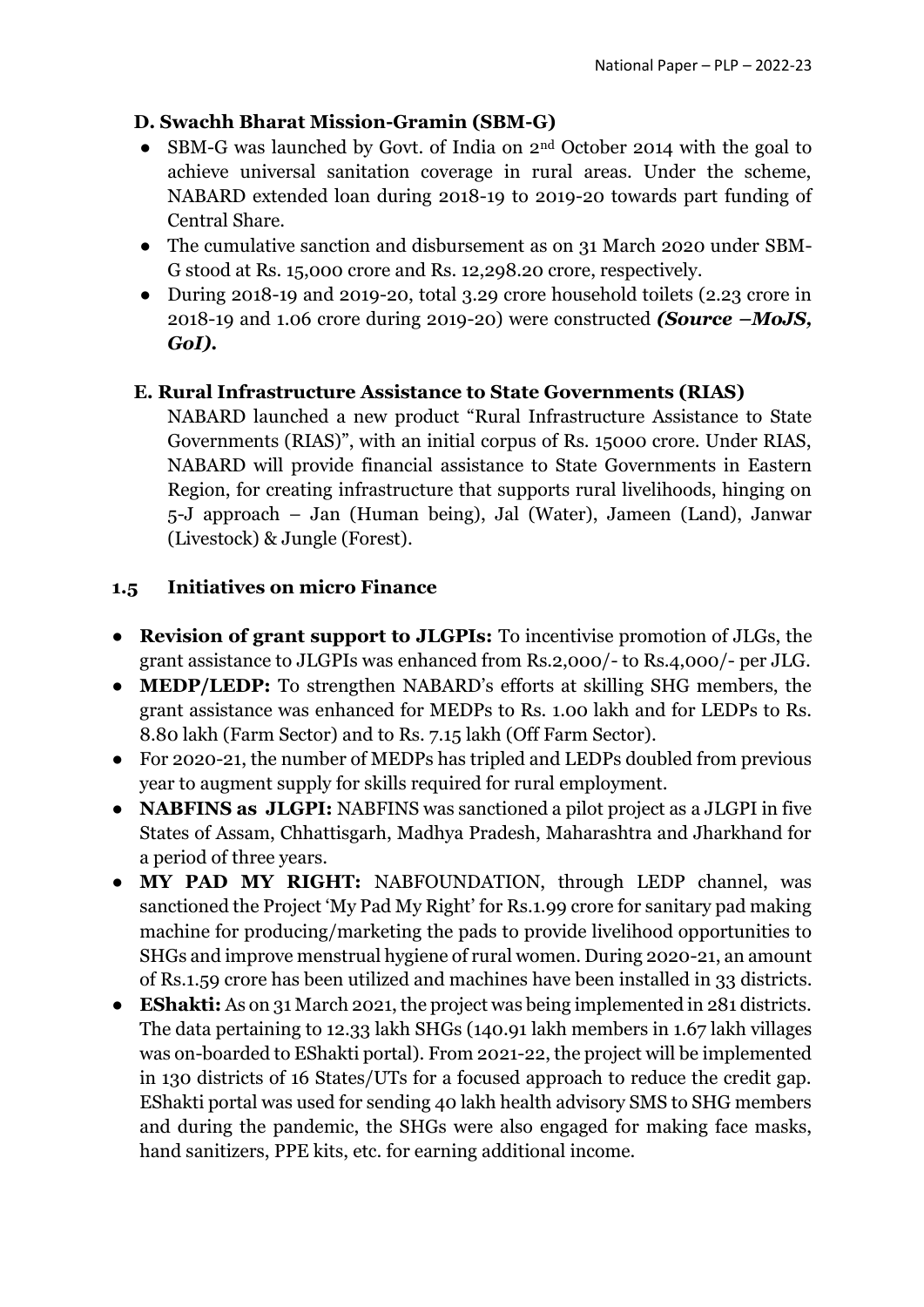### **1.6 Financial Inclusion**

**Availability of financial support for Standard Schemes under FIF:** Financial support for the following activities was available from NABARD:-

### **Financial Literacy:**

- Financial and Digital Literacy Camps, Financial Literacy Centres, Reimbursement of Examination fee of BC/BF, Mobile Demo Vans and Financial Literacy Centres (FLCs).
- Opening Kiosk Outlets in unbanked villages of North Eastern (NER) States.
- Setting up of Centre for Financial Literacy (CFL)

### **Banking Technology:**

• Deployment of microATM and PoS/mPoS devices, for on-boarding to BHIM UPI Platform, for on-boarding to Public Financial Management System, Implementing Green PIN facility at ATMs and/or microATMs for RuPay Kisan Card activation and On-boarding to Bharat Bill Payment System (BBPS).

### **Regulatory requirements:**

● On-boarding to Central KYC Registry (CKYCR) and Support to obtain AUA/KUA membership of UIDAI.

#### **Connectivity and Power Infrastructure:**

● V-SATs deployment in SFDs, Mobile signal boosters' deployment in SFDs and Solar panel/UPS deployment in SFDs.

#### **New initiatives taken during the year 2020-21:**

- i. Green PIN facility at ATMs and/or microATMs for RuPay Kisan Card activation was launched under which one-time implementation and application development cost for enabling Green PIN facility is reimbursed.
- ii. Scaling up of the Centre for Financial Literacy (CFL) Project (a Pilot Project of Reserve Bank of India) to 200 CFLs which envisages one CFL per 3 blocks.
- iii. Support for on-boarding to Bharat Bill Payment System (BBPS) was launched to encourage banks to give rural customers benefits of online bill payments. One time integration cost of the Bank with the Bharat Bill Payment Operating Unit (BBPOU) will be reimbursed.
- iv. Support extended to RCBs, in addition to CBs and RRBs for opening Kiosk outlets in unbanked villages of North Eastern States through BCs for providing comprehensive financial services in unbanked villages with population less than 500.
- v. The support for components under connectivity and power infrastructure schemes viz. VSAT deployment, Mobile Signal Boosters deployed and solar power unit / UPS deployment has been extended to all districts.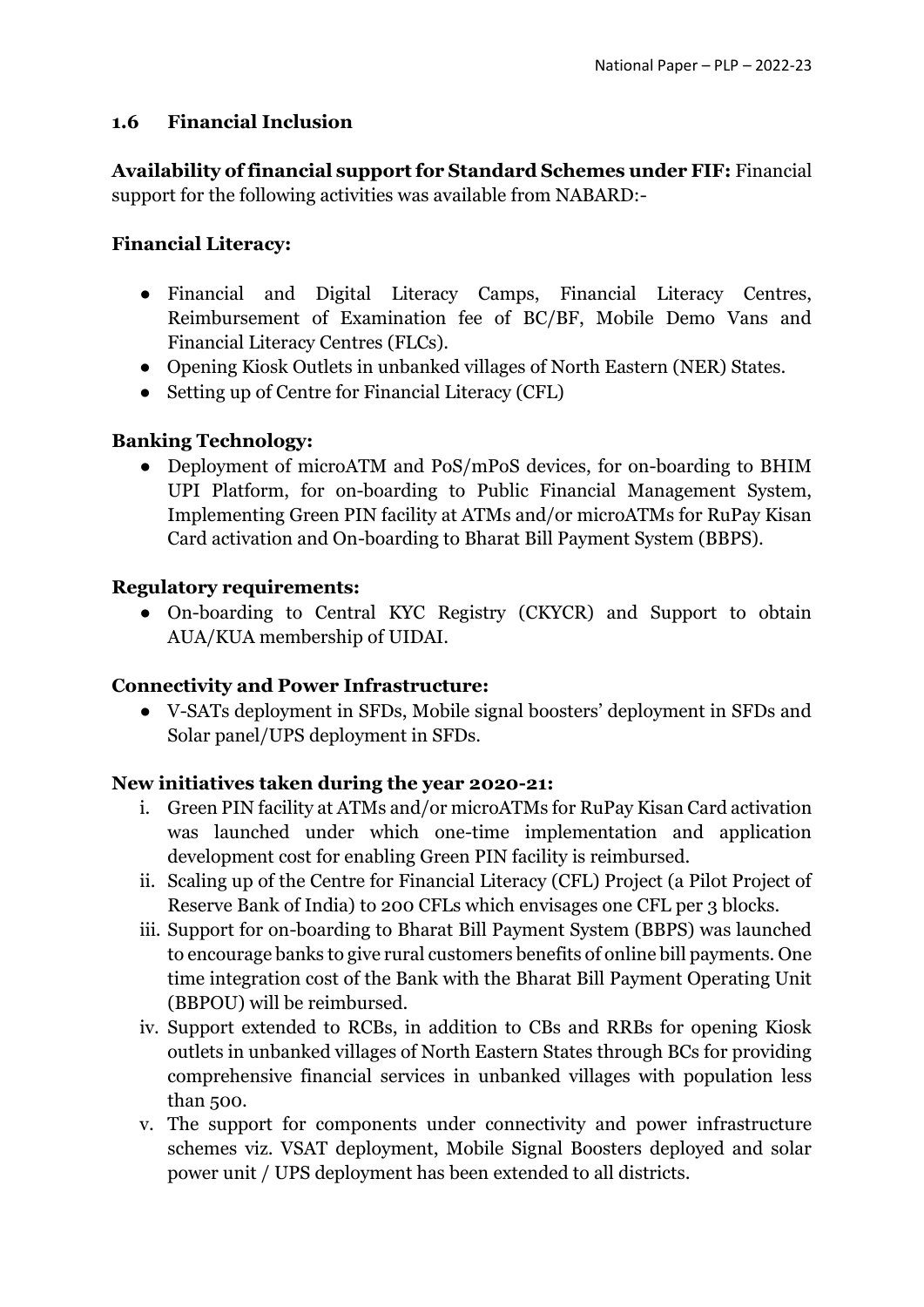### **1.7 Farm Sector Policy – Important Initiatives**

### **I. Sustainable livelihood & NRM- Watershed and Tribal development Project**

- i. 101 new watershed projects were sanctioned, covering an area of 1 lakh ha and an amount of Rs.90.42 crore was disbursed.
- ii. A separate web portal and mobile 'app' was developed for uploading data on watershed projects.
- iii. 103 KfW Soil projects viz. SEWOH II & III (One World, No Hunger) were under implementation in 5 States.
- iv. An in-house Remote Sensing Cell was established to strengthen the monitoring of watershed projects at NABARD, HO and 39 on-going WDF projects were hosted on the NABARD Bhuvan portal.
- v. Under Tribal Development Programme, 51 projects were sanctioned. Out of the financial target of Rs.108.00 crore, an amount of Rs.93.08 crore was disbursed.
- vi. 04 agri-allied (non-wadi based) TDF projects were sanctioned in Chhattisgarh (apiculture), Tamil Nadu (animal husbandry), Telangana (micro-enterprise development) and West Bengal (pig and goat rearing) under Tribal Development Fund.
- vii.The exercise of GIS mapping of wadi projects was taken up with the support of GIZ.

# **II. FPO Promotion**

- i. An amount of Rs.4.06 crore has been utilised under PODF. Under PODF-ID, an amount of Rs.68.25 crore has been utilised during the year.
- ii. Under Central Sector Scheme on Formation and Promotion of 10,000 FPOs, NABARD has sanctioned 655 FPOs as against the target of 600 FPOs and 257 CBBOs have been empanelled.
- iii. BIRD, Lucknow as the Nodal Training Institute for Central Sector Scheme on FPOs developed 5 basic training modules for FPOs and other stakeholders.
- iv. Steps have been initiated to set up a Credit Guarantee Fund of Rs.1000 crore with matching contributions from GoI and NABARD under NABSANRAKSHAN, a subsidiary of NABARD.

# **III. FSPF – Innovations & Technology Transfer**

Under Farm Sector Promotion Fund (FSPF), an amount of Rs.17.67 crore was disbursed during 2020-21, as against the budget of Rs.22.00 crore. Developmental pilots for improving farmers' income and for augmenting capacity building, etc. under Beekeeping, Horticulture, Medicinal plants, Livestock, etc. were the major areas supported under FSPF during the year.

#### **IV. Fostering Partnership**

i. NABARD entered into an MOU with APEDA for promotion of agri exports. The potential of FPOs will be leveraged for encouraging exports.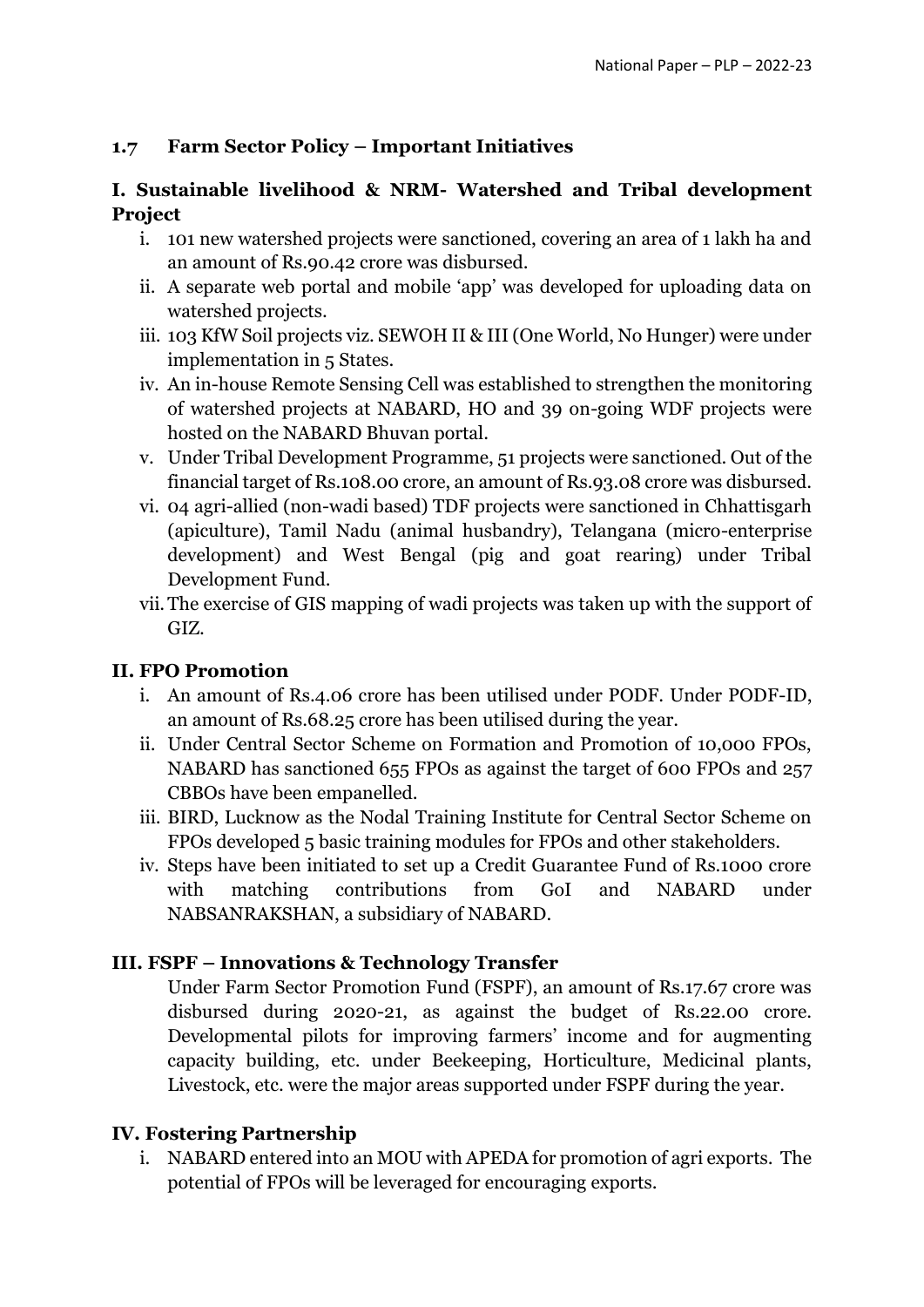- ii. Grant assistance to MCCIA, Pune was sanctioned for establishing Agriculture Export Facilitation Centre (AEFC) which shall function as a 'One Stop Centre' for agri export services and capacity building of farmers in traceability, Good Agriculture Practices, etc.
- iii. NABARD entered into an MoU with ICAR to collaborate in facilitating action research and up-scaling of various technologies / innovative farming models developed by ICAR, including successful climate resilient sustainable farming models and integrated / high-tech farming practices in participatory mode, through adapting research on watershed platform.

### **V. Climate Action**

- i. Under climate change initiatives, NABARD has released an amount of Rs.135.07 crore under the three funding mechanisms viz. Adaptation Fund (AF), Green Climate Fund (GCF) and National Adaptation Fund for Climate Change (NAFCC).
- ii. Under Climate Change Fund (CCF), an amount of Rs.0.97 crore was disbursed, for activities like co-sponsorship towards World Sustainable Development Summit 2021, installation of Customized Automated Weather Stations in Nagaland, etc.
- iii. Developed a Web Portal and Mobile App, for digitization of all data/information pertaining to physical & financial progress, monitoring observations along with photos of pre & post development scenarios in Climate Change adaptation /mitigation projects.

#### **VI. COVID-19 Initiatives**

- i. Status notes on major agri-allied sectors were prepared viz. Horticulture, Fisheries, Animal Husbandry and Water Resources.
- ii. Out of box solutions were provided by FPOs promoted by NABARD to restore disrupted supply chain using digital technologies, adoption of farm to home delivery mechanism, ensuring timely supply of critical inputs to farmer members, extending helping hand to migrant labour and sanitary workers, etc.

# **1.8 Off Farm Sector Initiatives**

# 1**. Initiatives during COVID-19**

- ⮚ A mega project on "Rapid Reskilling and Quick Employment for 10,000 Reverse Migrants" was supported in Uttar Pradesh (Raebareli, Gorakhpur, Mirzapur, Maharajganj and Allahabad), Bihar (Muzaffarpur, Vaishali, Rohtas and Gaya) and Jharkhand (Hazaribagh).
- $\triangleright$  NABARD collaborated with NSDC affiliated training institutes for capacity building of rural youth in new age skills like Mechatronics, Arc welding, Refrigeration, etc.
- $\triangleright$  NABARD supported projects for training rural women in the manufacturing of face masks and PPE kits that were in much demand to adhere to the Covid-19 protocols.